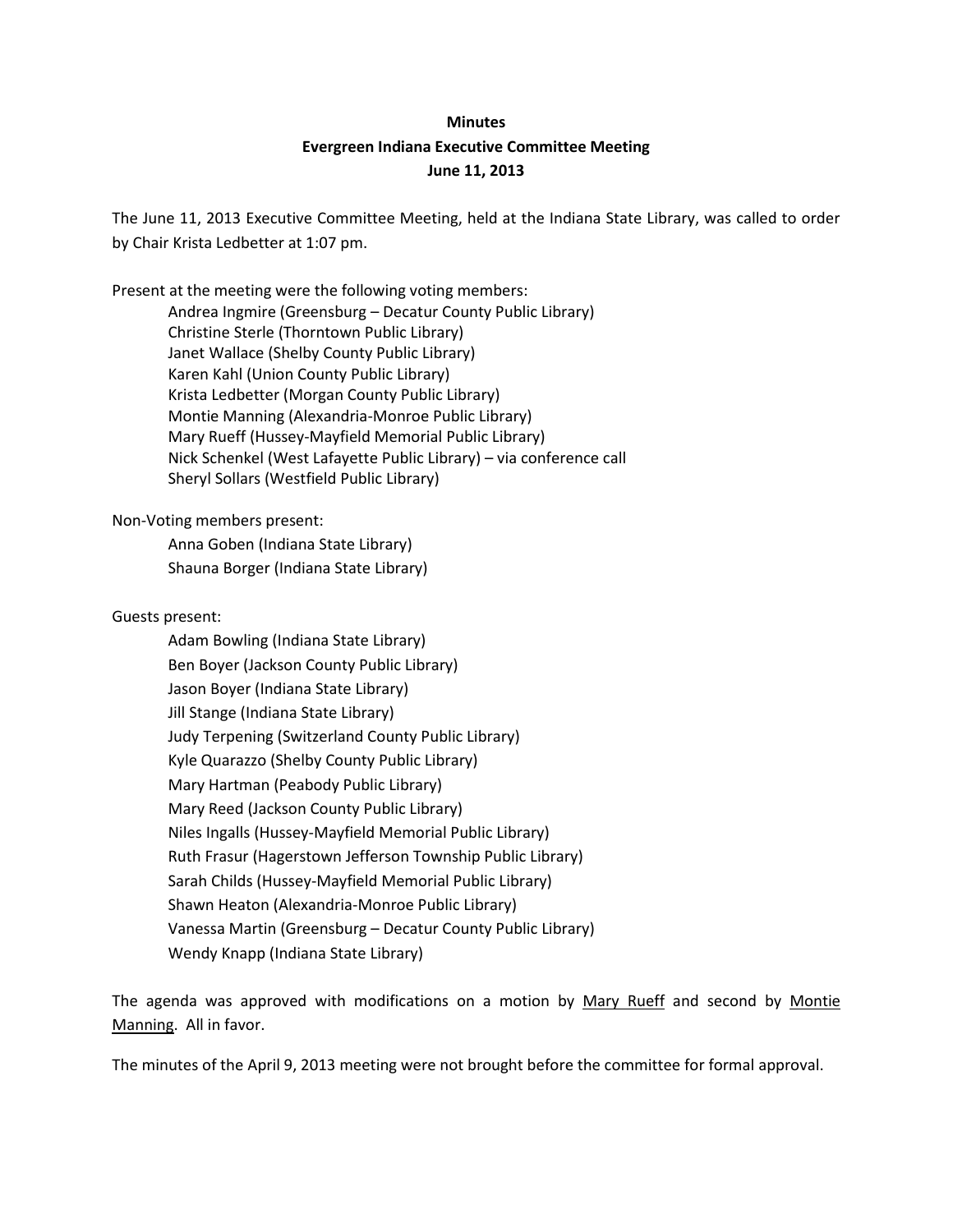### **I. Indiana State Library report – Shauna Borger**

- a. Welcome to the new Evergreen Coordinator, Anna Goben and the new Evergreen Systems Administrator, Jason Boyer. We are pleased to have these excellent additions to our Evergreen team.
- b. Shauna reported that the Evergreen Annual meeting very successful. There were 120 members in attendance. Fifty attendees filled out survey and there were very good suggestions for future training opportunities.
- c. Managing patron data will be the topic of the Fall Patron Service Committee roundtable.
- d. Payment pilot update: In the First quarter Jan 1 March 31, \$1684.57 was collected by pilot libraries on behalf of other libraries in Evergreen. The second quarter is April  $1 -$ June 30<sup>th</sup>. Shauna showed a PowerPoint presentation about the payment pilot process. She is hopeful that the Payment program will go live to the full consortium in the Fall of 2013.
- e. Consortium exit fee: Shauna presented a revised exit fee statement. There was much discussion about the cost as well as the wording. It was generally agreed that wording should address the investment made by ISL to bring in a new library. In addition the fee of \$5000 should include a copy of the library's records (Holdings and patron data). In the interest of database stability patron records could not be totally deleted from Evergreen, but would be removed from display. Shauna will revise for the next meeting.

## **II. Committee reports**

- a. Patron Services Committee Judi Terpening
	- o The Patron Services Committee was two members short. The committee has filled the openings and will request final approval at the August executive committee meeting. Laura Jones – Culver Union Township, Virgie Dowell – Jefferson County Public Library.
- b. Cataloging Committee Sarah Childs
	- o Change in members. Members resigning: Janet Buckley, Greenwood; Miriam Bunner, Mooresville. New members: Matthew Stevenson, Plainfield; Sherry Meyer, Princeton; Karen Coffey, Union County.
	- o Committee is recovering from work on RDA. They are making plans for data cleanup projects and de-duplication projects. The survey will be reissued by the committee.
- c. IT/Technology Committee Adam Bowling
	- o Mobile OPAC Update– Required features: Access to my account, search (author, title, call #) search results screen displays (location and holds). Fall 2013 target for completion
	- $\circ$  Reports task force Bob Jackson has an updated version of the reports matrix that is keyword searchable. There are approximately 950 templates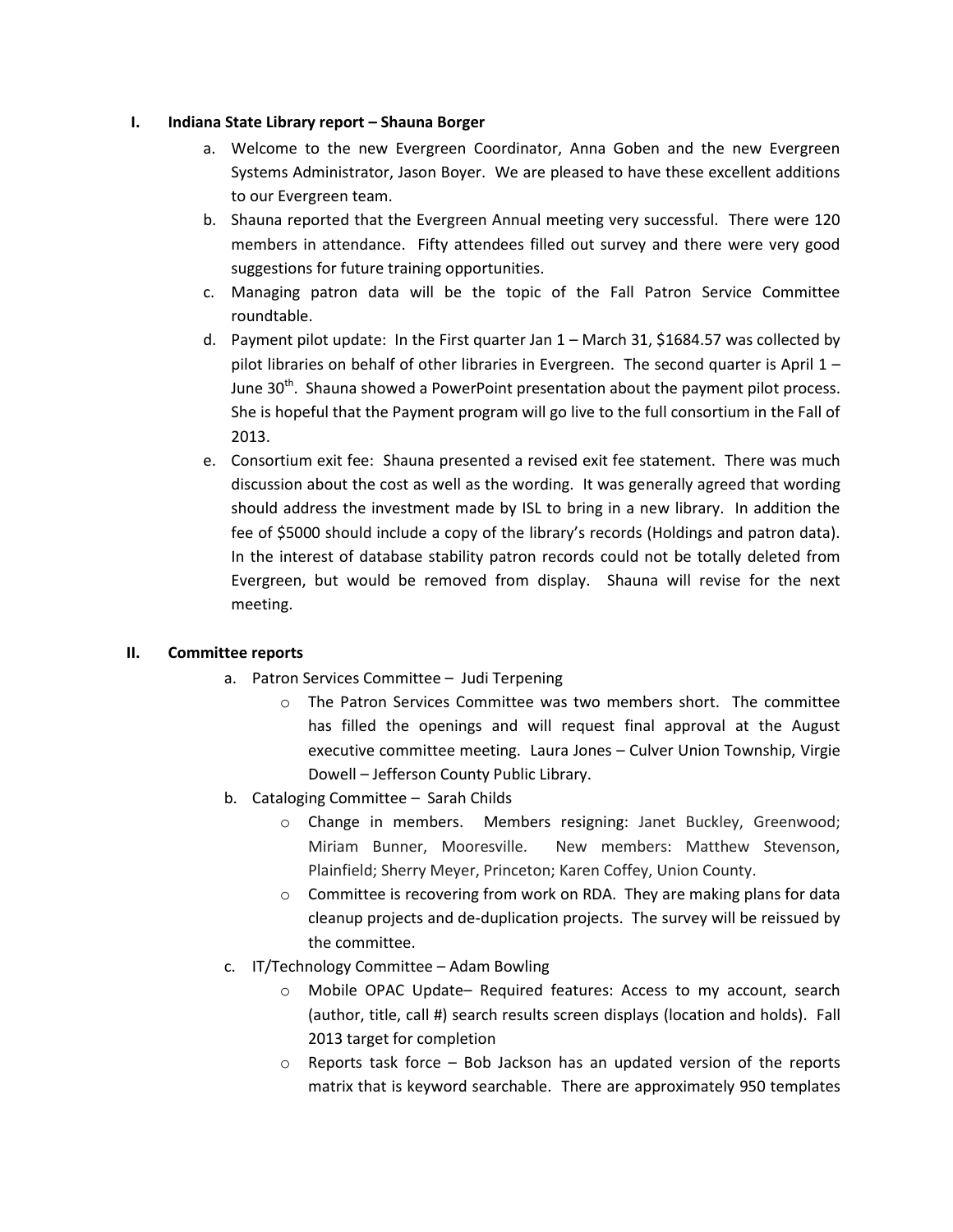from the shared folders. Includes report name and description. Anna has started reviewing early ISL reports to refine them so that they can provide usable data. Reports task force: Montie, Kyle, Karen and Krista will come up with a list of all the reports that are 'standards' for libraries.

- o New Circulation Modifiers Update Changing of circ modifiers is very difficult with the current setup of Evergreen. There are 4 legacy scripts that would need to be touched (rewritten) in order to change these modifiers. In Evergreen 2.4 this change will be located in the database and will be much easier. Adam recommends that we wait until after the December upgrade. This was agreeable to the committee.
- d. eContent Committee Shauna Borger
	- $\circ$  eContent letter was sent to all Overdrive libraries regarding unused credits in Overdrive. This amount has decreased significantly since the committee started contacting libraries. It is the hope of the eContent committee that all Overdrive members will spend their own balances before the January 2014 deadline.

#### **III. Old Business**

- a. Transit issues Shauna presented the committee with graphs showing updated information regarding the Lebanon Public Library transit issues. While it appears that Lebanon has made some improvements the committee decided that more needed to be accomplished. It was agreed that the committee would move forward with additional contact to the Lebanon Public Library Director and Library Board Members. A final letter will be sent to the Executive Committee before it is sent. In addition, it was recommended that a couple members of the Executive Committee (Krista and Montie) would attend an upcoming Board Meeting to explain the issue to the Lebanon Public Library Board of Trustees.
- b. Marking a patron exempt from collections Testing ongoing The Indiana State Library will meet with Unique Management at the end of June, to discuss how this is or is not working. In addition it was suggested that there need to be guidelines for using this feature.
- c. Membership fee structure Shauna showed additional information regarding the membership fee structure. Using a tiered structure, using the libraries Operating Budget. Much discussion was had regarding libraries with budgets of less than \$100,000. It was decided that Shauna would revise the structure. The revision would include a tier that offered Evergreen for free to libraries with a budget of less than \$50,000. We will discuss this again at the next meeting.
- d. OPAC credit card payment option Shauna has been in contact with the State Credit Card contract company. There are still a number of issues which need to be ironed out before an OPAC credit card payment option can be finalized. Niles Ingalls (Hussey-Mayfield Memorial Public Library) expressed a number of concerns regarding this service. Shauna will report back next month regarding these concerns as well as the legality of requiring a minimum payment.